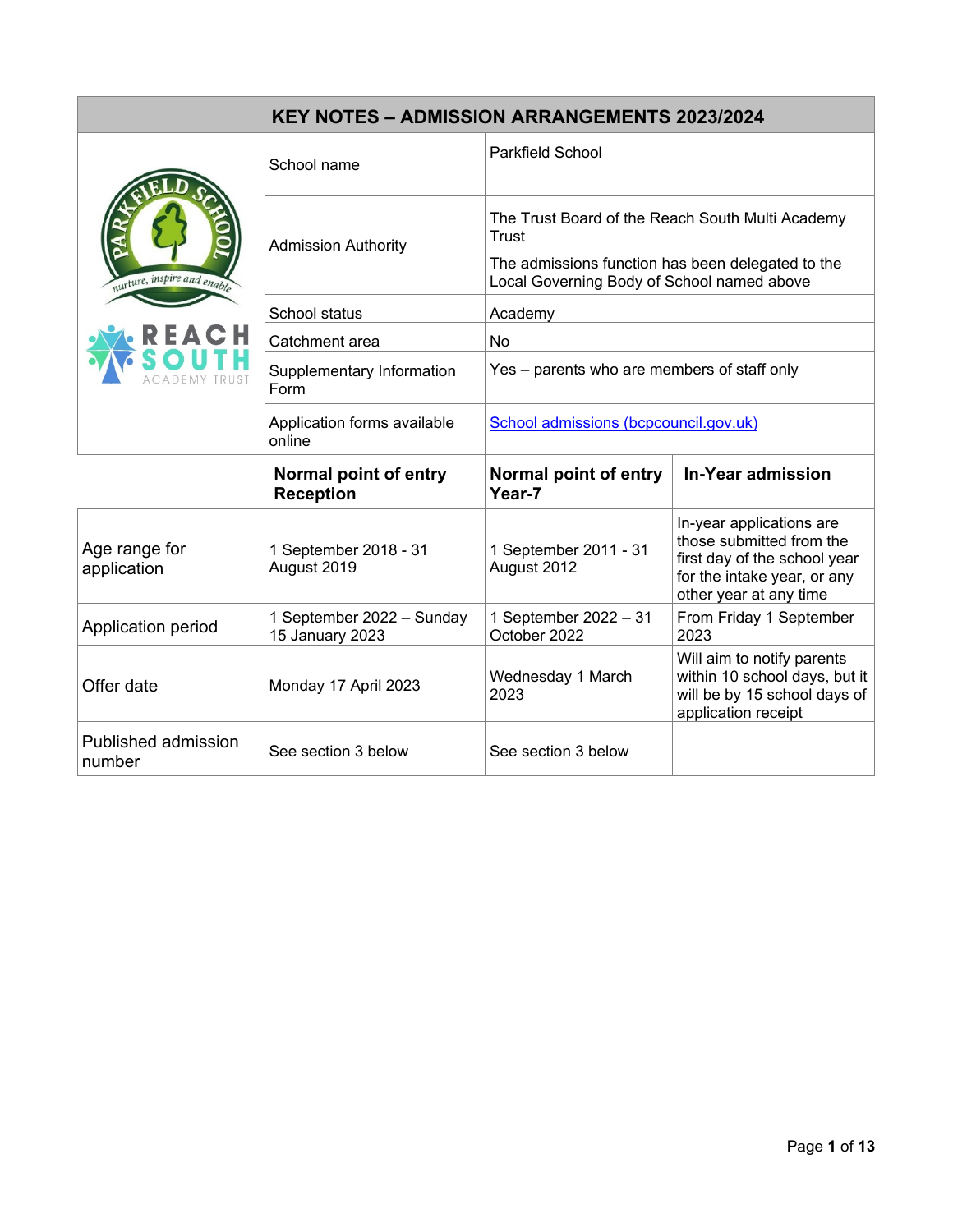## **INDEX**

#### SECTION 1

- (i) Application process for Reception admissions (normal point of entry)
- (ii) Application process for in-year admissions

## SECTION 2

- (i) Oversubscription criteria for normal point of entry and in-year admissions
- (ii) Staff supplementary information form

## SECTION 3

Published admission number (PAN)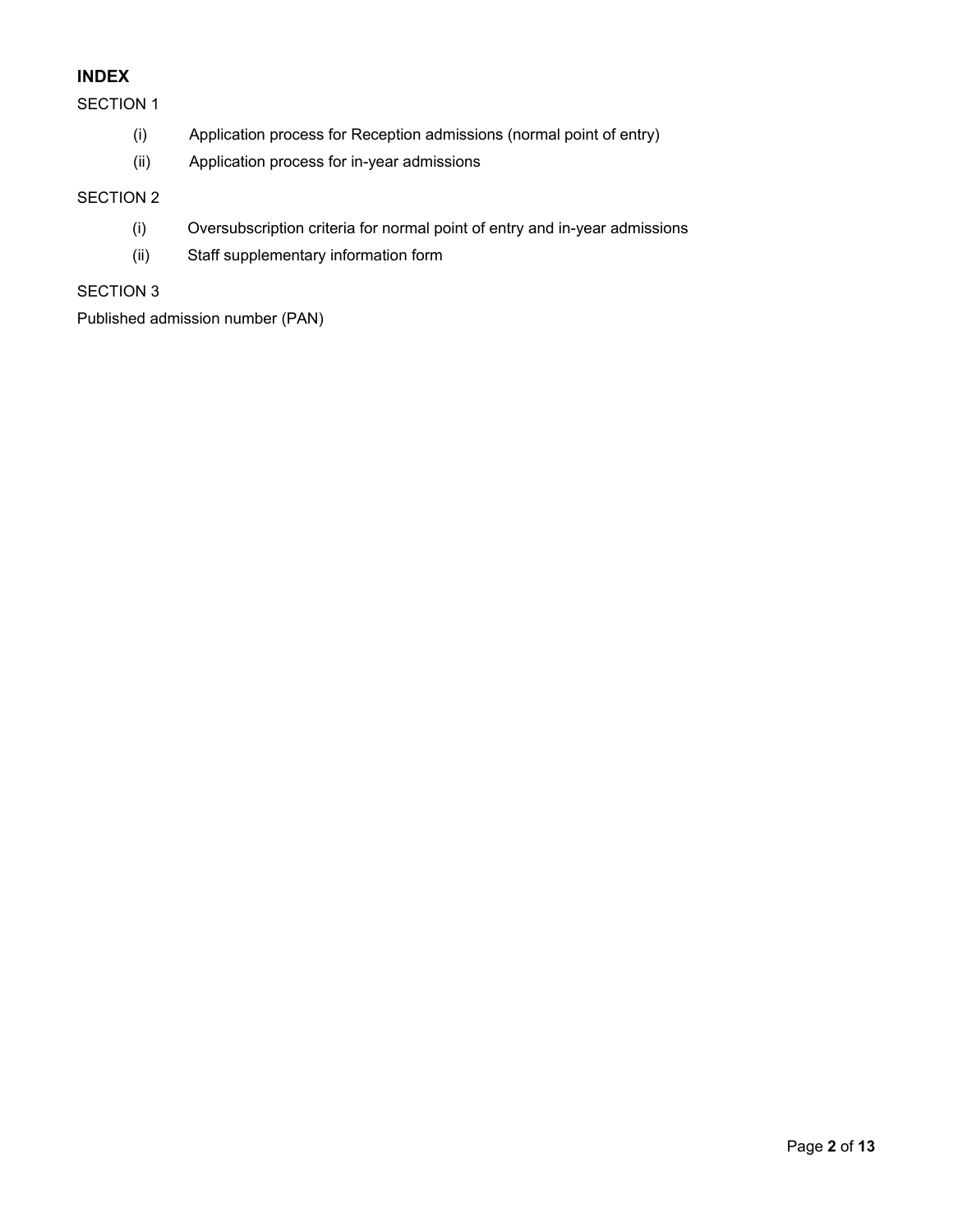## **ADMISSION ARRANGEMENTS: REACH SOUTH MULTI ACADEMY TRUST**

The Trust Board of the Reach South Multi Academy Trust is the Admission Authority for Parkfield School. The Admission Authority will comply with provisions within the School Admissions Code and the School Appeals Code available at [www.gov.uk/government/publications/school-admissions-code--2.](http://www.gov.uk/government/publications/school-admissions-code--2)

The admission arrangements outlined within this document apply to admissions in the 2023/24 academic year.

Parkfield School is classed as an all-through school. This means that children attending Year 6 at the primary school have an automatic entitlement to transfer to Year 7 of the secondary school but can, if preferred, apply for a place at an alternative school during the normal secondary transfer process. Parents of year 6 pupils already on the roll do not need to apply for a place in Year 7 at Parkfield.

The school is fully inclusive and welcomes applications for the admission of children with special educational needs and disabilities (SEND) and other protected characteristics defined by the Equality Act 2010. The school's admission arrangements are determined and implemented within the Equality Act Duty.

## **SECTION 1**

#### **(i) Reception admissions (normal point of entry)**

The admission arrangements outlined within this section apply to children starting in the Reception Year for the first time in 2023/2024. The published admission number (PAN) for this year group is shown in the school list at Section 3 and in the Starting School guide for parents. The closing date for application is 15 January 2023. Allocation results will be notified on National Offer Day (17 April 2023). The Admission Authority follows Bournemouth, Poole and Christchurch Council's coordinated primary admissions scheme.

Late applications (i.e. applications from 16 January 2023 until the first day of term in September 2023, but not made in time to enable the Local Authority to offer a place on National Offer Day) will be processed by the Local Authority after all on-time applications have been processed, which will unfortunately reduce the chances of the child being offered a place. Parents are therefore strongly advised to submit their applications on-time.

All applicants must:

- (i) Complete the Common Application Form available from, and returnable to their home Local Authority;
- (ii) In addition, applicants applying under criteria 3 below must complete the staff supplementary information form which is available on page 10 & 11 of this policy and return it direct to the school they are applying for.

## **(ii) Year 7 secondary admissions (normal point of entry)**

The admission arrangements outlined within this section apply to children starting Year 7 for the first time in 2023/2024. The published admission number (PAN) for this year group is shown in Section 3. The PAN relates to **external applicants** to the secondary phase of the school. The secondary phase PAN is shown in Section 3. Children attending the primary phase in Year 6 will automatically transfer to Year 7 and do not need to apply for a place. Any remaining places will be available for children not in attendance at Parkfield School in Year 6 who apply for a place at the school for Year 7. The close date for application is 31 October 2022. Allocation results will be notified on 1 March 2023. Parkfield School follows Bournemouth, Christchurch and Poole's coordinated secondary admissions scheme. Late applications (i.e. applications received before the first day of term in September, but not made in time to enable the Local Authority to offer a place on National Offer Day) will be processed by the Local Authority after all on-time applications have been process, which will unfortunately reduce the chances of the child being offered a place. Parents are therefore strongly advised to submit their applications on-time.

All applicants must:

(i) Complete the Common Application Form available from, and returnable to their home Local Authority;

(ii) In addition, applicants applying under oversubscription criteria 3 must complete the staff supplementary information form which is available on page 10 & 11 of this policy and return it direct to the school they are applying for.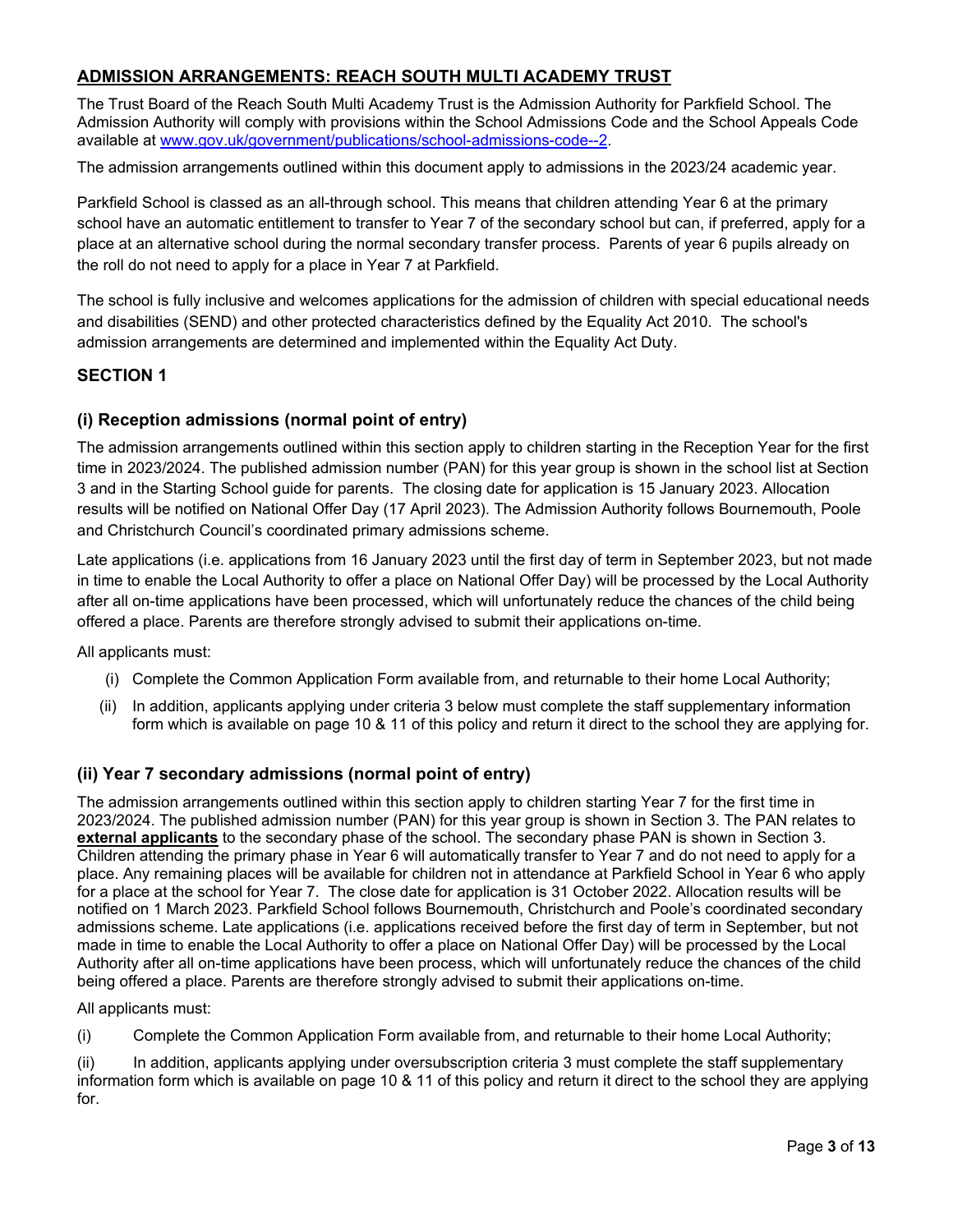## **(iii) In-Year admissions (admissions outside the normal point of entry)**

The admission arrangements outlined within this section apply to in-year admissions during the 2023/2024 academic year.

An In-Year admission is an application submitted on or after the first day of the school year for the intake year, or any other year group at any time. Requests for admission to Reception made after the normal round of admissions – after 31 August 2023 – and requests for places in other year groups should be made direct to Bournemouth, Christchurch and Poole Council<sup>1</sup>.

Parents should be aware that the PAN set for Reception and Year 7 applies only for the duration of the school year of entry (i.e. to applications both in and outside the normal admission round to Reception and Year 7 only). Such applications may be refused where there are no places remaining within the PAN set for that intake.

If an application is made for admission to a year group other than Reception or Year 7, the child will be admitted to the school, unless admitting the child would prejudice the efficient provision of education and / or use of resources.

Where there are multiple applicants for a year group other than Reception Year and Year 7 and the school has determined that only a lower number of additional children can be admitted without prejudicing the efficient provision of education, and/or the efficient use of resources, the oversubscription criteria must be applied to determine which of the children are offered a place. The admission arrangements that will apply will be those determined for Reception Year and Year 7 that school year.

The school has opted to participate in Bournemouth, Christchurch and Poole Council's coordinated scheme for inyear admissions.

Application should be made via Bournemouth, Christchurch and Poole Council

All applicants must:

- (i) Complete the Common Application Form available from and returnable to Bournemouth, Christchurch and Poole Council;
- (ii) In addition, applicants applying under oversubscription criteria 3 must complete the staff supplementary information form which is available on page 10 & 11 of this policy and return it direct to the school they are applying for.

Unless otherwise agreed, the published admission number applies to each year group as it moves through the school. The close date for application is the end of each working day.

It is intended that parents are notified in writing of the outcome of an in-year application within 10 school days of receipt of the application. In any event, parents will be notified of the outcome in writing within 15 school days of receipt of the application.

Where a place is offered, arrangements will be made for the child to be admitted and start school as soon as possible, particularly where they are not currently attending school. Where the application is refused, parents will be provided with the reasons why the admission of their child would prejudice the efficient education of others, and/or the efficient use of resources, so that they can properly consider whether to exercise their right to appeal (see below).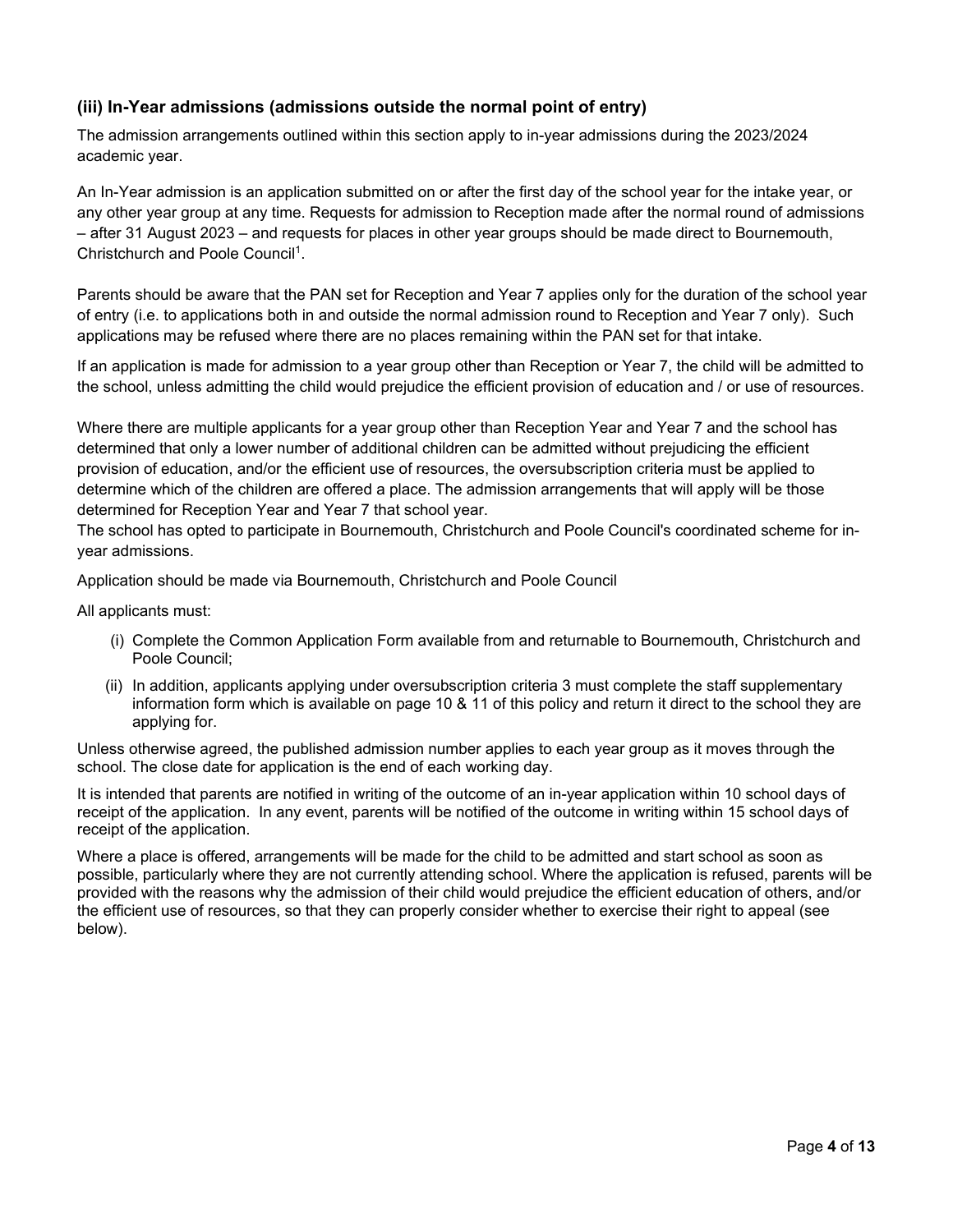#### **SECTION 2**

## **Oversubscription criteria for primary schools within the Reach South Multi Academy Trust for normal point of entry and in-year admissions**

Children with an Education, Health and Care Plan (EHCP) are admitted to school under separate statutory procedures which are managed by the child's home Local Authority, and not under this policy. A child with an Education, Health and Care Plan (EHCP) which names the school will be admitted. In the normal admission round (i.e. entry to Reception and Year 7) children with an EHCP will be admitted prior to the allocation of places to other children and the number of places available to other children within the PAN will be reduced.

At the normal point of entry, where there are fewer applicants than the PAN, all children will be offered a place. For in-year admissions, all children will be offered a place unless the school can demonstrate that the admission of an additional child would prejudice the provision of efficient education or the efficient use of resources.

In the event that the school is oversubscribed, the Admission Authority will apply the following oversubscription criteria in order of priority:

**1. Looked after children and all previously looked after children.** A 'looked after child' is a child who is (a) in the care of a Local Authority, or (b) being provided with accommodation by a Local Authority in the exercise of their social services functions (see the definition in Section 22(1) of the Children Act 1989) at the time of making an application to a school. Previously looked after children are children who were looked after, but ceased to be so because they were adopted (or became subject to a child arrangements order or special guardianship order), and children who appear to the Admission Authority to have been in state care outside of England (i.e. in the care of or accommodated by a public authority, religious organisation or any other provider whose sole/main purpose is to benefit society), but ceased to be so as a result of being adopted.

Parents applying for a place in this category may need to provide documentary evidence with their application to confirm the child's status. This may include a signed letter from the child's social worker or former social worker confirming their current or previous status, an adoption, child arrangements or special guardianship order.

In the case of children adopted from state care outside England (as defined above), evidence of having been in state care outside England and of being adopted will be required. Ideally, this should be received by the application deadline in the normal admission round. When assessing the evidence provided, the DfE's quidance [\(accessible here\)](about:blank) will be followed.

- 2. **Children with a sibling already attending this school at the time of admission**. Children will be classed as siblings if they live at the same home address as defined in this policy, as a single-family unit. This includes a natural or adopted brother or sister, step-brother or sister, a natural, adopted or foster child of a cohabiting partner, or a foster brother or sister. In all cases the sibling must live with the applicant child as part of the same core family unit. Children who are children of friends or cousins living in the same household with different parents/carers are not included. The sibling's details must be clearly stated in the full application form. Failure to do so may result in this category not being identified and the application being placed in a lower category.
- 3. **Children whose parent/carer is a member of staff employed on a permanent contract at this school** for two or more years at the time at which the application for admission to the school is made or where the member of staff is recruited to fill a vacant post for which there is a demonstrable skill shortage, evidenced by completion of the staff supplementary information form<sup>1</sup>. (This covers all staff working at the school to which the application relates but does not include staff who work on the school site for other employers);

For the avoidance of doubt a 'child' is defined as the staff member's natural or adopted child, whether living with the staff member or another parent, and a foster child placed with the staff member or a child of the staff member's spouse or cohabiting partner, living with the member of staff at the child's home address as defined by this policy. For the avoidance of doubt, children who are children of friends of cousins living in the same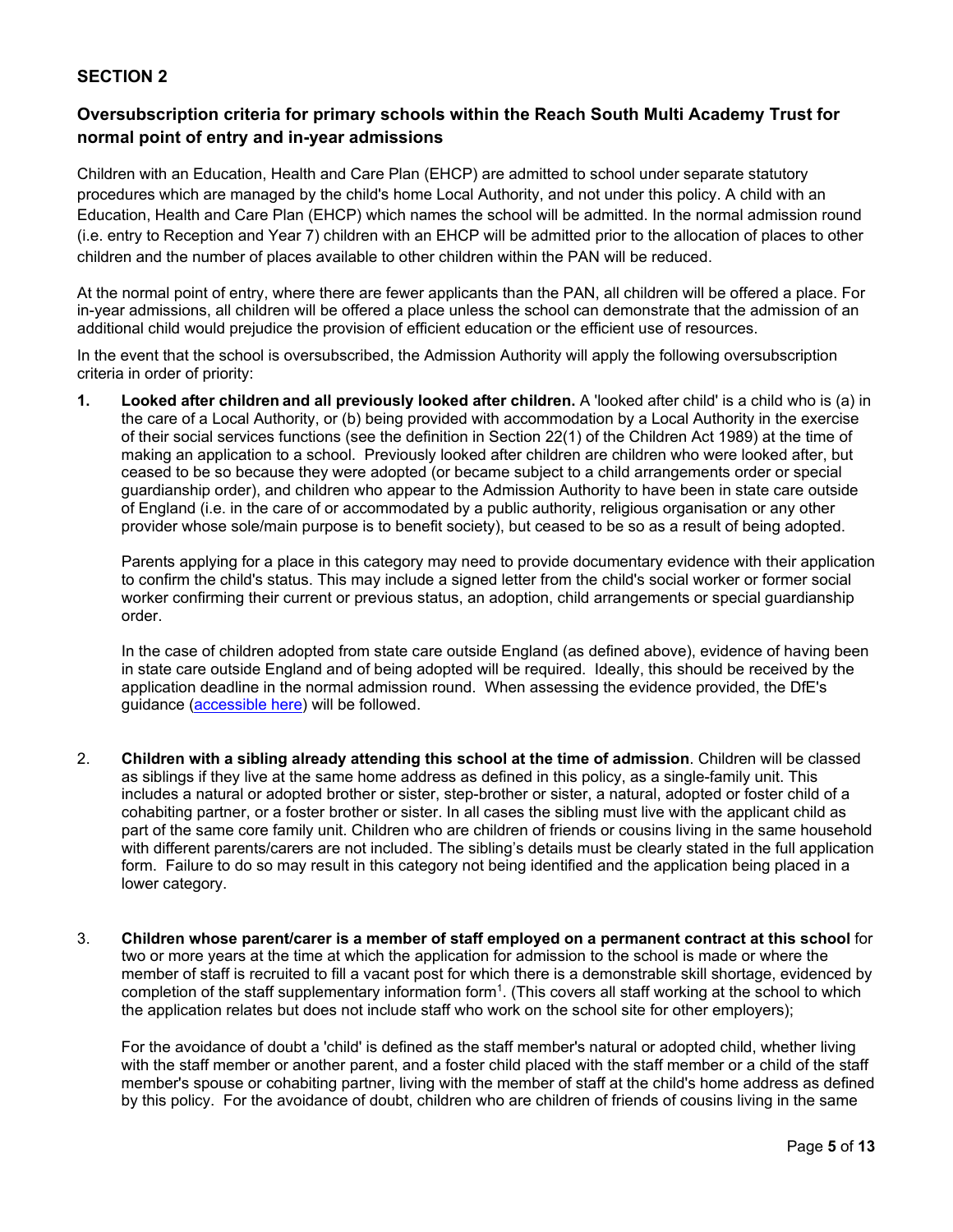household with different parents/carers are not included, even if they live at the staff member's home address.

Only the employed parent's details must be entered onto the form with no details of another parent being given.

4. **Children who live closest to the school** as determined by the Admission Authority as admissions coordinator.

#### **NOTES:**

#### **Request for Admission outside normal age group**

- 1.1 Parents have a right to request that their child is admitted to a year group other than their normal year group at the school. This may be to a year group below or above, and there may be a variety of reasons for making this request. For example, the child might be gifted, suffer from long-term or serious illness, or have been educated overseas and/or used to studying at a different level (these are examples only, not an exhaustive list).
- 1.2 However, parents do not have a right to decide that their child **will** be admitted outside their normal age group. Such requests must be considered by Reach South Academy Trust as the Admission Authority, in order to decide whether or not to agree the request **in principle**, or refuse the request, taking into account the factors set out below.
- 1.3 Requests for admission outside normal age group are not applications for admission, which must still be made in the usual way. Parents are strongly encouraged to make their requests in a timely manner, preferably well ahead of any application deadlines, so that they can obtain a decision in principle which will enable them to make informed decisions when they subsequently apply for admission. A separate request must be made to the Admission Authority for each school being considered.
- 1.4 Reach South Academy Trust as the Admissions Authority will make decisions on the basis of **the circumstances of each case** and in the **best interests of the child concerned**, taking into account the parents' views, information about the child's academic, social and emotional development, the child's medical history and the views of their medical professionals, whether they have previously been educated or attended nursery out of their normal age group, and whether they may naturally have fallen into a lower age group, if it were not for being born prematurely. They will also take into account the views of the Headteacher of the Academy and, where provided, the Headteacher of any current or previous school. This is not an exhaustive list, and parents may put forward any matters for the committee to consider.
- 1.5 Parents should make their requests by completing a Request for Admission Outside Normal Age Group Form and submitting it with any supporting documents to the school marked for the attention of the Clerk to the Local Governing Body. This form is available to download on the school's website or in hard copy from the school's main office.
- 1.6 In all cases, the Local Governing Body will notify parents of the outcome of their request formally in writing, explaining its reasons in sufficient detail for parents to understand why it came to that decision. Where the request is agreed in principle, this letter should accompany the application for admission subsequently made for a place at the school.
- 1.7 Parents do not have a statutory right of appeal against a refusal of a request for admission outside normal age group, but they may submit a complaint under the school's published Complaints Policy if they do not believe the request was dealt with properly.

Requests should be made in writing with any supporting documentation marked for the attention of the Clerk to the LGB.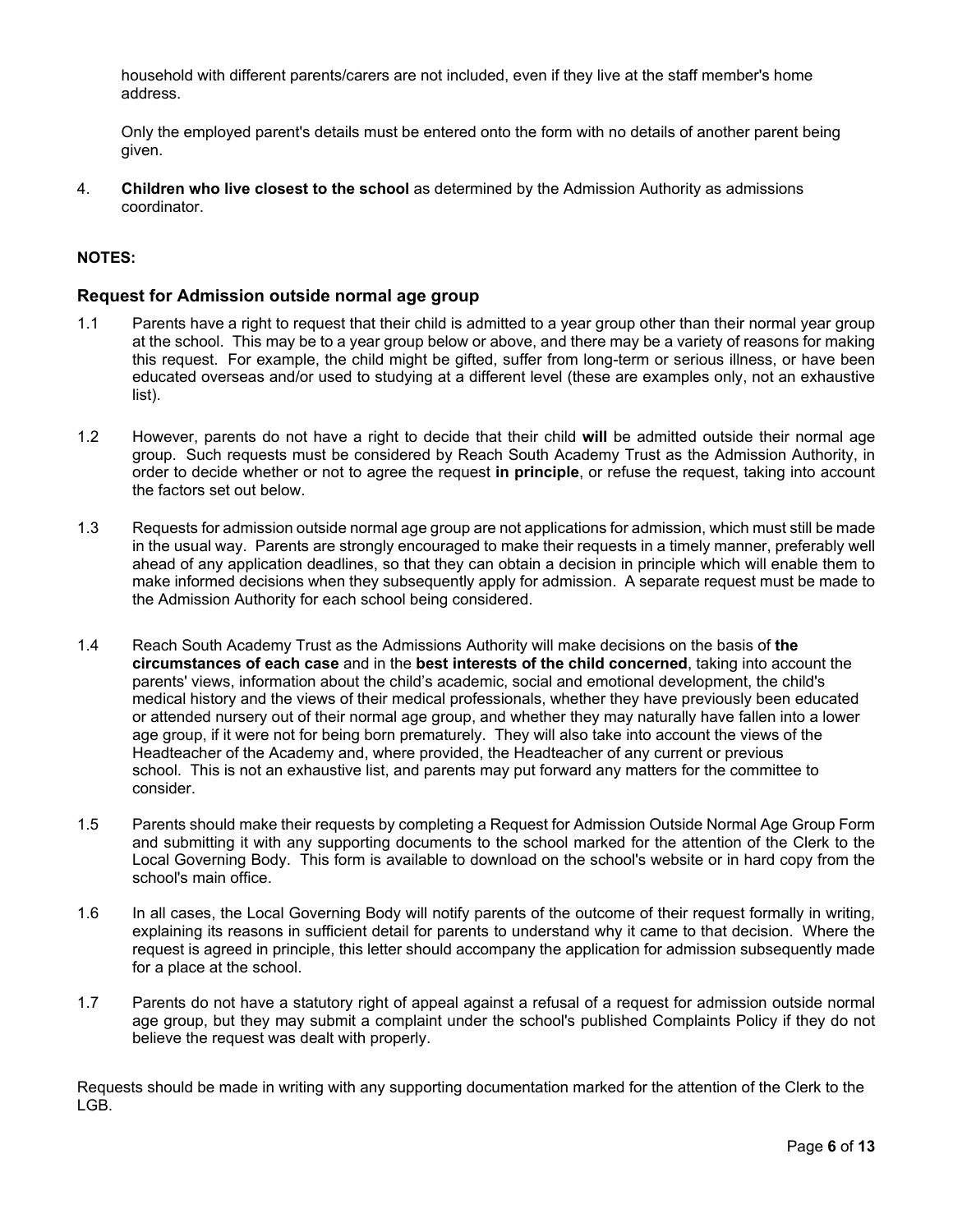**Appeals:** In the event that an applicant is denied a place at the school, the parent/carer will have the right of appeal to an independent appeal panel. Information relating to the appeal process will be included with the refusal letter, together with the details of the parent's right to appeal, where the appeal should be sent and the deadline for an appeal to be lodged with the written grounds of appeal. Further information can also be obtained from the school's website.

**Fraudulent applications/withdrawal of allocated places:** The School Admissions Code allows an offer of a school place to be withdrawn if:

- it has been offered in error or
- a parent has not responded within a reasonable period of time or
- it is established that the offer was obtained through a fraudulent or intentionally misleading application. An example of this would be knowingly using an incorrect home address for a child. In these cases, the application would be considered using the information that the Local Authority believes to be correct, for example using the home address where the Local Authority considers that the child actually lives.

All suspected fraudulent applications will be investigated and if a case is found, it could lead to criminal prosecution.

**Home address:** Any allegations received by the Admission Authority of people providing false accommodation addresses when applying for school places shall be fully investigated and, if found to be true, it could lead to a criminal prosecution and withdrawal of an allocated place. Schools have been advised by Bournemouth, Christchurch and Poole Council to ask parents/carers to provide proof of residence (for example utility bills) before admitting a child. Bournemouth, Christchurch and Poole Council (LA) will also carry out checks as appropriate<sup>1</sup>. A child's home address is defined as the address at which the child is normally resident or, where a child lives at more than one address, the address at which the child lives for the majority of the time. Where the home address is unclear, the Admission Authority will determine the appropriate address taking into account factors such as the address to which child is registered with their GP, hospital, dentist and / or optician, and / or where child related benefits (if eligible) are payable. For the avoidance of doubt, the application will be processed using the address that meets this definition, rather than the address stated by the parent in the application, if different.

When applying for point of entry, Parkfield, will not accept a change of address once the National Closing Date has passed. The National Closing Date for point of entry year groups (Reception)/(Secondary and Upper) is 15 January 2023/31 October 2022. This means if your moving date is after 15 January 2023/31 October 2022, we will use your old address to categorise your application. You will need to tell us your new address so we can update your child's record. If you move house after you have submitted your application but before the National Closing Date, the main allocation will be based on your address at the closing date, and the address will be updated on any waiting list from national offer day, should you not initially have been offered a place. The relevant date for the house move is (if purchasing) exchange of contracts occurring on or before the closing date; (if renting) signed tenancy agreement which commences on or before the closing date.

**Children of UK Armed Forces Personnel / crown servants:** Applications for the admission of children of UK service personnel with a confirmed posting, or Crown servants returning from overseas, will be accepted and processed in advance of the family's arrival in the area, as long as the application is accompanied by an official letter giving a relocation date.

The address at which the child will live will be used to apply the oversubscription criteria, provided parents provide some evidence of the intended address. Alternatively, where this is requested by parents, a Unit or quartering address will be used for the purpose of applying the criteria in this policy.

**Mode of study and start date:** There is a legal requirement that all children begin full time education by the beginning of the term following their fifth birthday, this is referred to as compulsory school age. Places are offered to children for admission at the beginning of the September term after the fourth birthday. That is before they reach compulsory school age.

All parents can defer admission within the Reception year until the beginning of the term following their child's **fifth** birthday. This is a decision for the parent to make. Parents have a right to defer the date their child starts school, for up to a maximum of two terms (i.e. up until the Easter end of term holiday). Places cannot be deferred or retained beyond this point. Parents also have an absolute right to decide that their child will attend school part time until the child reaches compulsory school age. This right can be exercised throughout the school year (i.e. all three terms in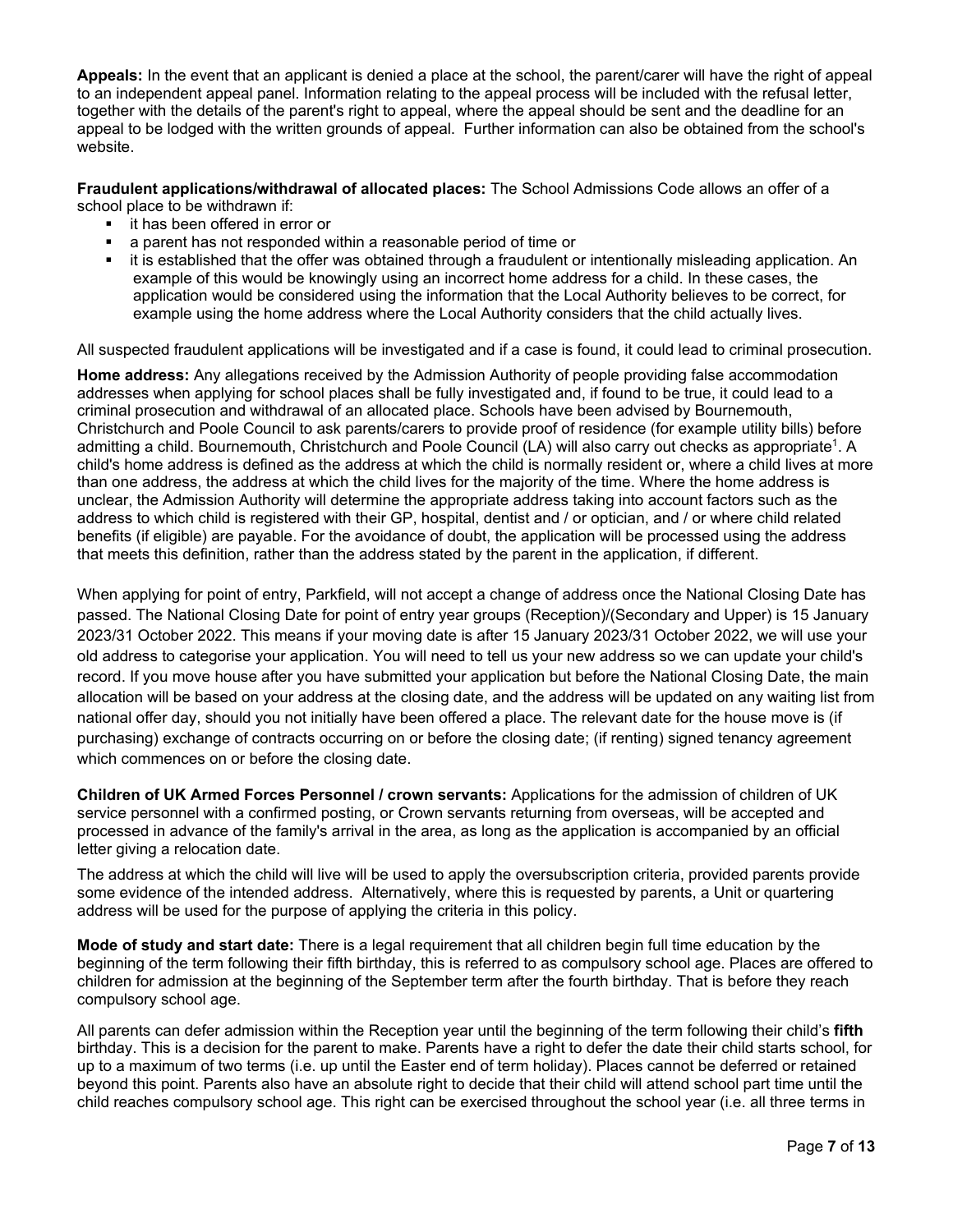the case of summer born children). Parents may choose to combine these rights. September 2023 is the earliest point for admission to the Reception class at a primary school but is not a compulsory start date.

Those parents who decide that their child should defer must inform the Headteacher. The place offered for their child **will be held open and will not be offered to another child**. Where a parent does not inform the Headteacher that admission is to be deferred and does not send their child to school in September, the place may be withdrawn and offered to another child by 30 September 2023.

For normal point of entry: the expected point of admission will be September 2023.

For in-year admissions: where a child is offered a school place following an in-year application, and the offer is accepted, arrangements will be made for the child to start school as soon as possible, particularly where the child is out of school.

**Multiple births:** Defined as the birth of more than one baby from a single pregnancy. In Reception Year and Year 7, where at least one child achieves an offer of a place at the school within the PAN in the normal way, but their twin, triplet(s) or sibling(s) of a higher multiple birth do not achieve an offer of a place, the school will admit their twin, triplet(s) or sibling(s) of a higher multiple birth to avoid them having to attend different schools even where this means exceeding the PAN. These additional children will be 'excepted pupils' as set out below.

In Years 1 to 6 and 8 to 11, where at least one child can be accommodated without prejudicing the efficient education of others or use of resources, and without breaching the statutory maximum infant class size, their twins, triplet(s) and sibling(s) of a higher multiple birth will also be offered a place to avoid them having to attend different schools. In Years 1 and 2, these additional children will be 'excepted pupils' as set out below (this does not apply in the other year groups, where the statutory maximum infant class size does not apply).

**Response:** Parents/carers must respond to an allocation of a school place within two weeks of the date of notification of availability of a school place. Response must be made to Bournemouth, Christchurch and Poole Council. In the absence of a response, the offer may be revoked, and the place may be reallocated to someone else.

**Tie Breaker:** Where there are two or more children in the same category as each other, then the nearer to the school the child lives - as measured by a straight line on the map using Bournemouth, Christchurch and Poole's Council's electronic mapping system - the higher the priority. Measurement points will be from the spatial locator identified by the National Land and Property Gazetteer. The spatial locator is the address point based on a general internal point. Flats are therefore taken to be the same measurement point regardless of floor of location. If the tiebreaker is not sufficient to distinguish between applicants in a particular category, there will be a random ballot as set out in the School Admissions Code. This will be undertaken by an officer of Bournemouth, Christchurch and Poole Council<sup>1</sup> by the operation of an electronic random number generator.

**Waiting lists:** Waiting lists will be held in the order of the published oversubscription criteria and will be maintained until the end of the summer holidays 2023 in respect of Reception Year and Year 7. All waiting lists will cease on 31 August each year, and if parents wish to remain on the list, they must submit a new application from 1 June. Any vacancies that arise will be allocated to the child at the top of the waiting list.

Children placed at the school under the Local Authority's Fair Access Protocol will take priority over children on the waiting list.

From 1 September 2023, the in-year admissions scheme applies, and the waiting list procedure will change in that parent/carers will be asked if they wish their child to be added to a waiting list and to confirm their wish for their child to remain on a waiting list in order that the list can be kept up to date.

**Statutory maximum infant class sizes:** The statutory maximum infant class size for Reception Year, Year 1 and Year 2 is 30 pupils per teacher. However, certain categories of children may still be admitted where this would result in a class size exceeding the statutory maximum. These categories are set out in regulations and summarised at Paragraph 2.16 of the School Admissions Code. Where this happens, the additional pupils are 'excepted pupils' who do not count towards the class size until it falls back to 30, when they will no longer be regarded as 'excepted pupils'.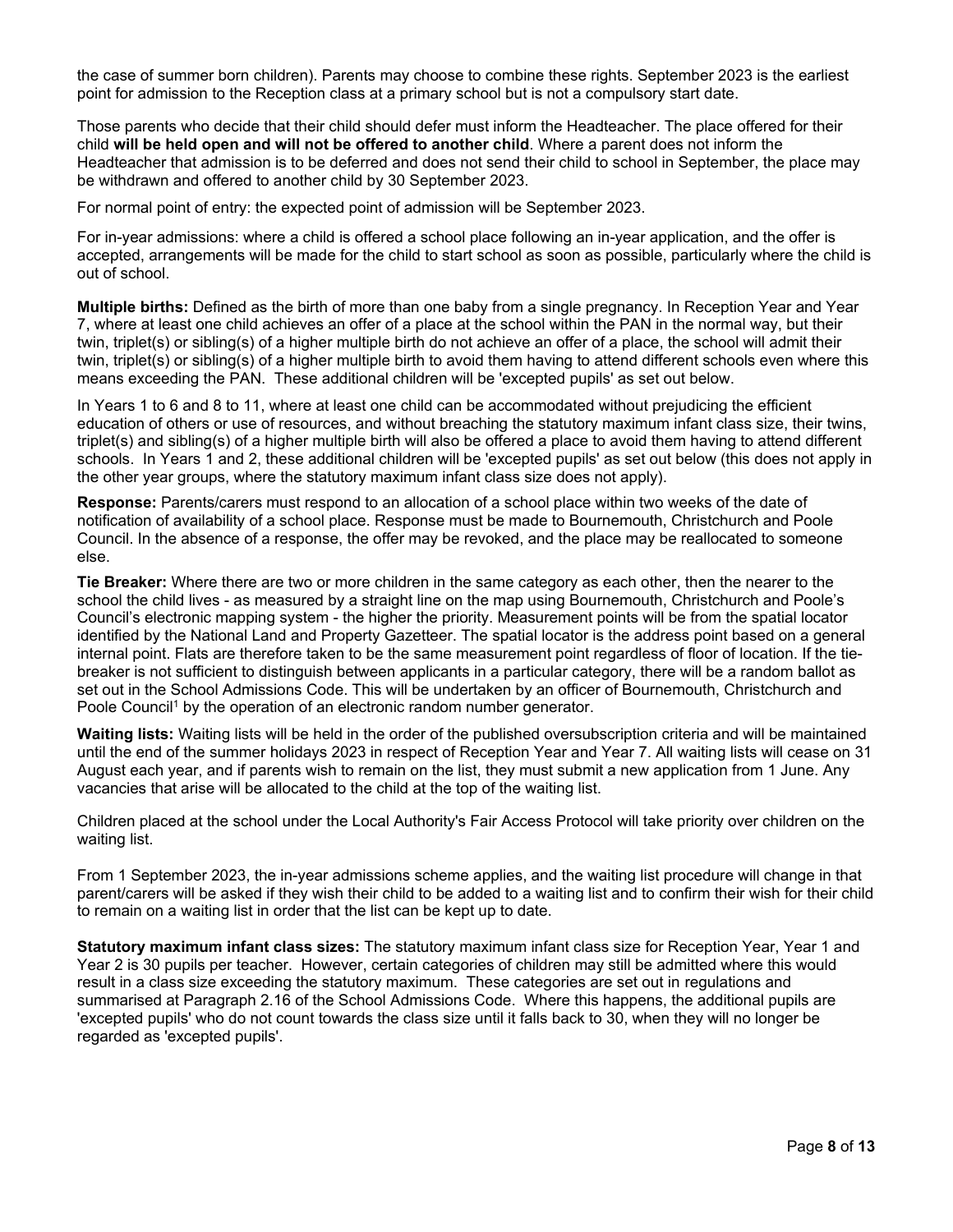## **STAFF SUPPLEMENTARY INFORMATION FORM 2023/2024**

Please note this is a supplementary information form for administration purposes only and is not an application form. It will be used to rank a submitted application according to the published admission criteria.

**Only complete this form if you are:**

**a) A member of staff employed on a permanent contract by the school (and working at the school applied for) for two or more years at the time at which the application for admission to the school is made;**

**or**

**b) A member of staff recruited to fill a vacant post for which there is a demonstrable skill shortage.**

If you are applying under a) or b) above, you need to take this form to the school of employment for the school to complete part B. You then need to return the completed form by 15 January 2023 (primary) and 31 October 2022 (secondary) to be included in the normal point of entry allocations made on 17 April 2023 (primary) and 1 March 2023 (secondary). Forms received after this date will still be considered but will not be included within the first allocation round. For an in-year admission to any year group, the form should be submitted with the application form. Return the form to: School Admissions Team, Community Learning and Commissioning THE3, BCP Council, Town Hall, St Stephen's Road, Bournemouth, BH2 6DY

| Child's full name:                      |  |
|-----------------------------------------|--|
| Date of birth:                          |  |
| Member of staff employed by the school: |  |
| Name of parent/carer:                   |  |
| Relationship to child:                  |  |
| Signature:                              |  |
| Date:                                   |  |

#### **Part A - To be completed by the parent/carer**

#### **Data Protection**

The information collected on this form will be processed and may be stored electronically by the school in compliance with the Data Protection Act. The data may be shared with Bournemouth, Poole and Christchurch Council or other agents of the school, but only for administrative or other service provision purposes and with Government Departments where there is a legal requirement to do so. In accordance with the School Admissions Code, should information given be found to be fraudulent then the offer of a school place can be withdrawn. If you would like further information about Data Protection, please contact the school. By signing or submitting this form you acknowledge that you have read, understood and agreed to this data processing.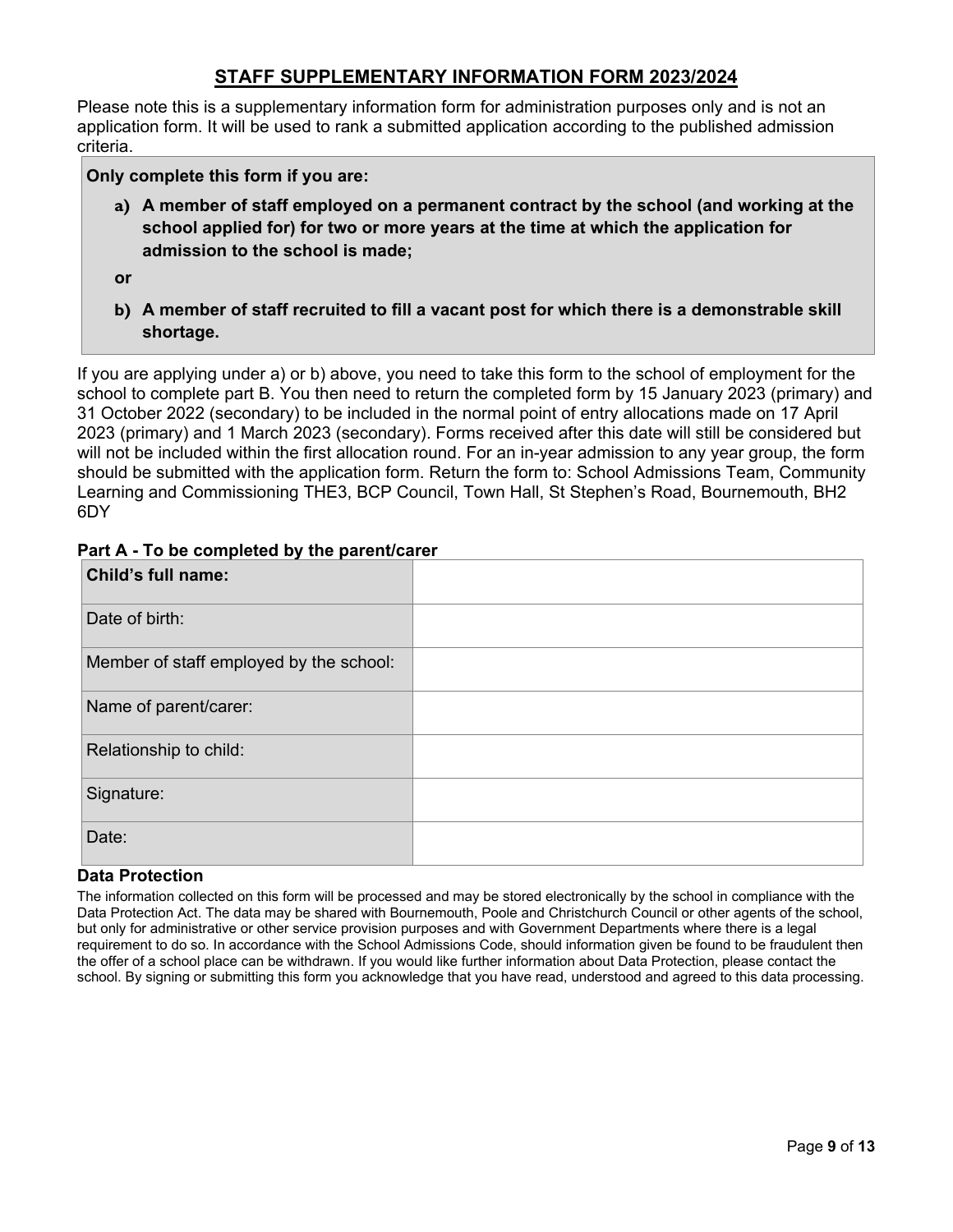| The above named member of staff is<br>employed in the following capacity: | A member of staff<br>employed on a permanent<br>contract by the school<br>(and working at the<br>school applied for) for<br>two or more years at the<br>time at which the<br>application for admission<br>to the school is made<br><b>Yes</b> | A member of staff<br>recruited to fill a vacant<br>post for which there is a<br>demonstrable skill<br>shortage<br><b>Yes</b> |
|---------------------------------------------------------------------------|-----------------------------------------------------------------------------------------------------------------------------------------------------------------------------------------------------------------------------------------------|------------------------------------------------------------------------------------------------------------------------------|
| Name of school:                                                           |                                                                                                                                                                                                                                               |                                                                                                                              |
| Name of person completing the form:                                       |                                                                                                                                                                                                                                               |                                                                                                                              |
| Position held in school:                                                  |                                                                                                                                                                                                                                               |                                                                                                                              |
| Signature:                                                                |                                                                                                                                                                                                                                               |                                                                                                                              |
| Date:                                                                     |                                                                                                                                                                                                                                               |                                                                                                                              |
| Telephone number:                                                         |                                                                                                                                                                                                                                               |                                                                                                                              |

## **Data Protection**

The information collected on this form will be processed and may be stored electronically by the school in compliance with the Data Protection Act. The data may be shared with Bournemouth, Poole and Christchurch Council or other agents of the school, but only for administrative or other service provision purposes and with Government Departments where there is a legal requirement to do so. In accordance with the School Admissions Code, should information given be found to be fraudulent then the offer of a school place can be withdrawn. If you would like further information about Data Protection, please contact the school. By signing or submitting this form you acknowledge that you have read, understood and agreed to this data processing.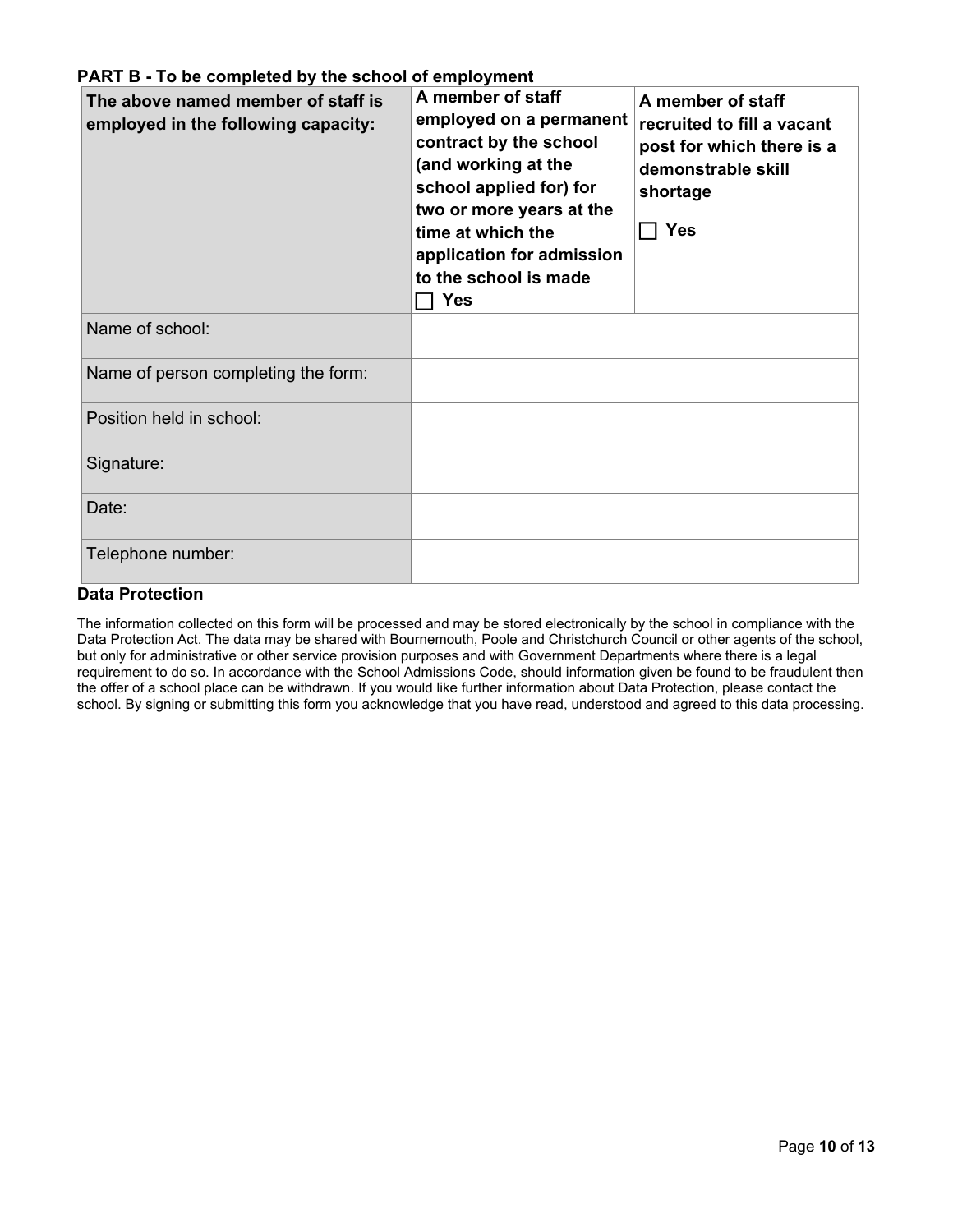## **SECTION 3**

# **Published admission number (PAN)**

| <b>Primary School</b>        | 2023/2024 |
|------------------------------|-----------|
| Parkfield School - Reception | 56        |
| Parkfield School - Year-7    | 28        |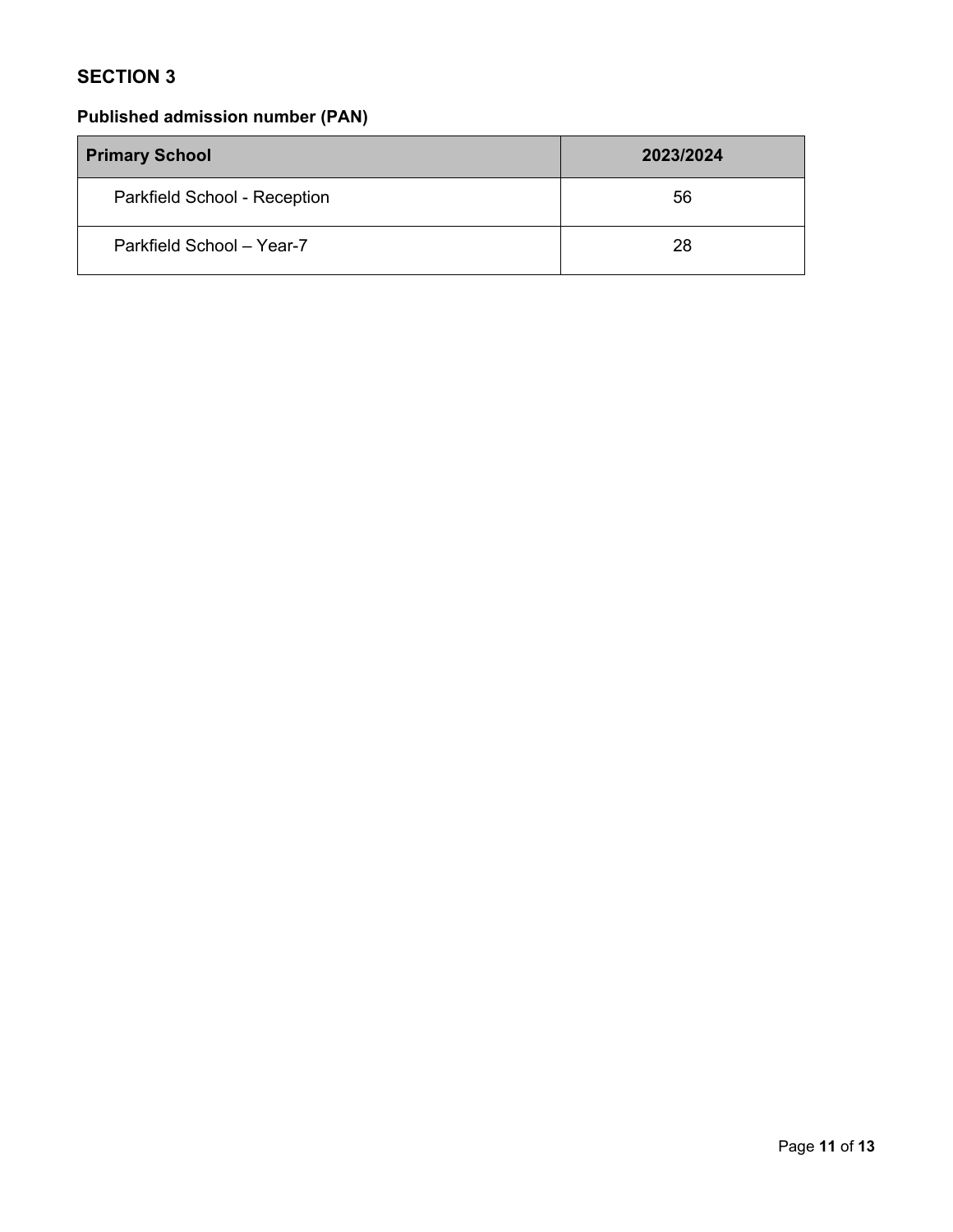## **APPENDIX A POLICY FOR DELAYED ADMISSION TO RECEPTION YEAR GROUP**

#### **The Policy will apply to requests for summer born children to delay admission to Reception**

#### **Introduction**

This policy document sets out the process and criteria for considering requests to delay admission to school for summer born children. This policy applies to all pupils with the exception of those holding or undergoing assessment for an Education Health & Care Plan whose parent(s)/carer(s) should contact the Borough's Special Educational Needs Team for advice.

Parents have a right to request that their child is admitted to a year group other than their normal year group at the school and have the right to ask for their child to defer entry to school.

#### **1 Delayed Entry for Summer Born Children**

- 1.1 Children born between 1 April and 31 August (known as 'summer born children') do not reach compulsory school age (CSA) until 31 August and are therefore not legally required to start school until one school year after they became entitled to a full-time place in Reception Year.
- 1.2 Parents of summer born children can defer their child's place for one or two terms and/or choose for their child to attend part-time throughout the school year, as set out above. However, they cannot defer their child's place for a whole school year and still retain it. If they do not want their child to start school at all until the following year, they will need to refuse the offer of a place and apply for admission again the next year.
- 1.3 However, where a summer born child is admitted one school year later than usual, the default position is that this would be to Year 1 with their normal age group. This means a) they will have missed Reception Year entirely, and b) they will only achieve an offer of a place if there is one available in Year 1. Where a parent in this position wishes their child to be admitted to Reception Year it is treated as admission outside the normal age group. In this case the process as set out in section 2 below applies
- 1.4 Parents can, however, make a request for their child to be admitted one year later than usual, outside their normal age group, to Reception Year. The procedure for making these requests is set out below, however parents should note that, unlike with deferred/delayed entry and part-time attendance, there is no absolute right for a child to be admitted outside their normal age group - this is at the discretion of the Admission Authority for the school involved.
- 1.5 Parents are strongly encouraged to make their requests in a timely manner, preferably well ahead of any application deadlines, so that they can obtain a decision in principle which will enable them to make informed decisions when they subsequently apply for admission.

#### **2 Requests for Admission Outside Normal Age Group**

- 2.1 Parents have a right to request that their child is admitted to a year group other than their normal year group at the school. This may be to a year group below or above, and there may be a variety of reasons for making this request. For example, the child might be gifted, suffer from long-term or serious illness, or have been educated overseas and/or used to studying at a different level (these are examples only, not an exhaustive list).
- 2.2 However, parents do not have a right to decide that their child **will** be admitted outside their normal age group. Such requests must be considered by Reach South, as the Admissions Authority, in order to decide whether or not to agree the request **in principle**, or refuse the request, taking into account the factors set out below.
- 2.3 Requests for admission outside normal age group are not applications for admission, which must still be made in the usual way. Parents are strongly encouraged to make their requests in a timely manner, preferably well ahead of any application deadlines, so that they can obtain a decision in principle which will enable them to